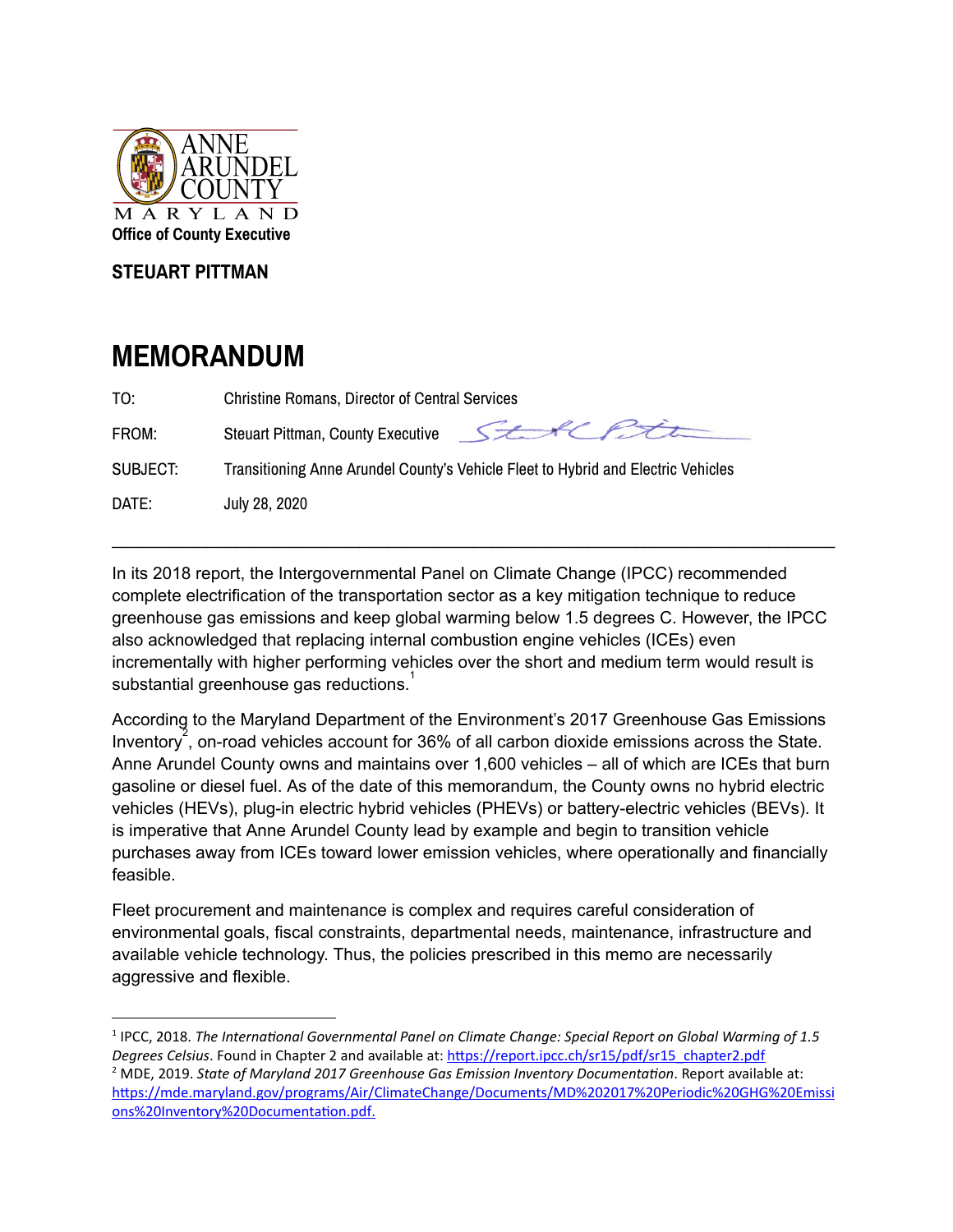To ensure a successful and feasible transition to higher performing vehicles where feasible, the Office of Central Services will:

- 1) Request supplemental funding for the fiscal year 2022 operating budget for an in-depth study of long-term infrastructure, charging and maintenance needs as well as for any immediate, in-house maintenance staff, training, equipment or contracted resources necessary to begin the transition;
- 2) Begin replacing existing ICEs by procuring HEVs, PHEVs or BEVs where procurement of such vehicles is financially, operationally and technologically feasible;
- 3) By fiscal year 2032, transition all procurement of new, non-emergency cars, sedans, crossovers and sport utility vehicles to 100 percent BEVs unless procurement of such vehicles would be infeasible due to financial, operational or technological constraints;
- 4) By fiscal year 2037, transition all procurement of new, emergency cars, sedans, crossovers and sport utility vehicles to 100 percent BEVs unless procurement of such vehicles would be infeasible due to financial, operational or technological constraints;
- 5) Annually track and report to the County Executive the following fleet efficiency metrics for each vehicle category:
	- a. Total number of ICEs, HEVs, PHEVs and BEVs owned or leased;
	- b. Total number of ICEs, HEVs, PHEVs and BEVs procured and delivered during the previous fiscal year;
	- c. Total gallons of gasoline and diesel consumed;
	- d. Total cost of gasoline and diesel consumed during the previous fiscal year;
	- e. Total kilowatt hours consumed for vehicle charging during the previous fiscal year;
	- f. Total cost of electricity consumed for vehicle charging during the previous fiscal year;
	- g. Average, monitored fuel efficiency in MPGe for all vehicles during the previous fiscal year;
	- h. Average, manufacturer advertised fuel efficiency in MPGe for only vehicles procured and delivered during the previous fiscal year; and
	- i. Total cost of maintenance and repair costs by vehicle type;
- 6) Aggressively pursue grant opportunities to cover procurement of HEVs, PHEVs and BEVs, and associated needs such as infrastructure, training resources and equipment;
- 7) Convene an interagency workgroup that will meet periodically to:
	- a. share user experiences;
	- b. discuss challenges and design solutions to achieve fleet conversion goals;
	- c. review budget, infrastructure, maintenance, training and operational needs; and
	- d. formulate plans to increase fuel efficiency and maintain operational needs of departments that rely on pickup trucks, heavy-duty trucks, minivans, full-sized vans, minibuses and other heavy vehicles both owned and maintained by Central Services and those that are known as "direct charge vehicles";
- 8) Remind all departments that "idling," or leaving the vehicle's engine running while parked is against County Vehicle Policy except in extreme heat or cold where cabin temperatures must be maintained for safety purposes; and